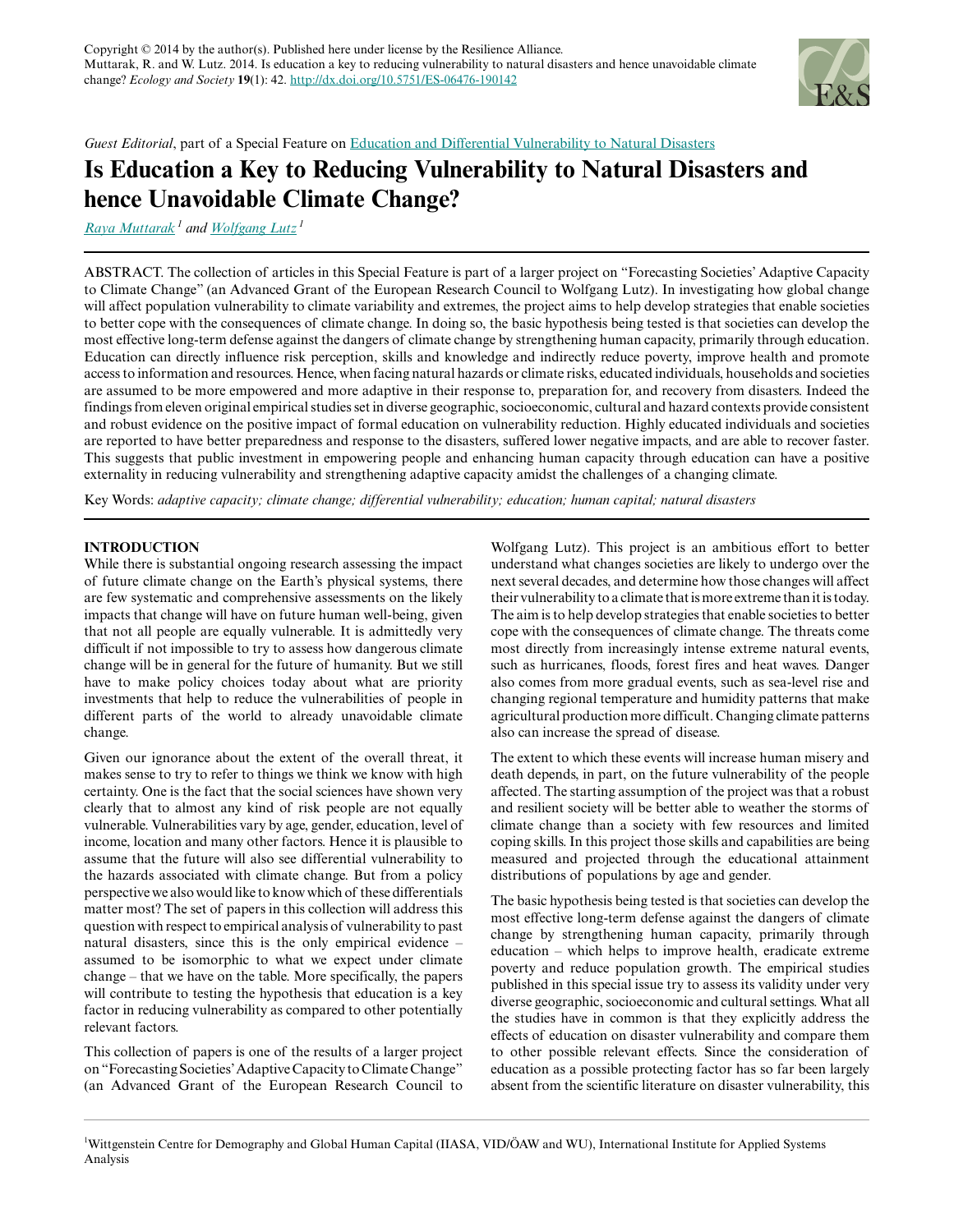set of papers charts new territory. As we will see later all eleven studies confirm the important role of education for reducing different kinds of disaster vulnerabilities in very different settings and at the macro- and micro-level.

Several recent catastrophic event such as the typhoon Haiyan that hit the Philippines in 2013, the 2004 Indian Ocean tsunami, the 2005 hurricane Katrina, or the 2010 Haiti earthquake, are examples that already today more could have been done to minimize the impact of natural hazards before they occur. In fact, not all natural hazards events become a disaster and massive losses and damages are, to a certain extent, preventable. The levels of adverse impacts are determined by exposure and the vulnerability of societies and socio-ecological systems (Cardona et al. 2012). Exposure could lead to a disaster risk when the population and economic resources are exposed to potentially dangerous settings. Meanwhile, vulnerability refers to the susceptibility, sensitivity and capacities of the exposed elements to cope with and adapt to the hazard events (Schröter et al. 2005, IPCC 2007). Exposure and vulnerability are dynamic and heterogeneous depending upon various factors including demographic, economic, social, geographic, cultural, institutional, governance and environmental elements. Understanding how vulnerability is generated is crucial in disaster risk management and reduction (O'Brien et al. 2004). While there has been considerable research attention on technical aspects, biophysical vulnerability and the vulnerability of the built environment, the social aspects of vulnerability remain relatively understudied (Cutter et al. 2003).

It is recognized that successful mitigation plans need to consider differential impact of hazards as a product of social vulnerability (Morrow 2008). Individuals and communities are differentially exposed, and vulnerability based on various factors such as age, gender, education, wealth, class, race/ethnicity/religion, disability and health status, which influence both the impacts and how the actors prepare for, respond to and recover from hazards and disasters. Extant social science and disasters literature reported that those with low socio-economic status, elderly, children, women, and ethnic minorities/immigrants are the most vulnerable groups (Clark et al. 1998). The elderly, children, and women typically have less physical strength and ability to escape from danger comparing to men at prime ages (Yeh 2010). The poor and people belonging to minority groups for their part are more likely to live in poor housing conditions and disaster-prone areas. Mortality and morbidity from natural disasters are much higher among these subpopulations (Neumayer and Plümper 2007, Frankenberg et al. 2011, Doocy et al. 2013). Furthermore, lowincome groups generally face more obstacles during the phases of response, recovery, and reconstruction (Masozera et al. 2007). Consequently, studies on social vulnerability commonly highlight poverty/income as the main characteristic explaining differentials in all aspects of disasters (Fothergill and Peek 2004).

The emphasis on monetary aspect can also be seen in the measurement of loss and damage from disasters (Wrathall et al. 2013). Money values are more convenient to determine using market valuations. However, relying only on economic loss could mislead the estimation of the impacts of the disaster. While richer households and countries generally suffer greater monetary losses, they are likely to recover more quickly than their poorer counterparts (Noy 2009, Cavallo and Noy 2010). Furthermore, fatalities in low-income countries are generally much higher than those of higher income nations (Kahn 2005). The longer-term welfare costs of a disaster thus are greater for poorer individuals or nations. The relationship between income and disaster impacts is explained through an increase in the demand for safety as income rises (Toya and Skidmore 2007). Furthermore, with higher income, individuals have more resources to employ costly disaster precautionary measures. Accordingly, development agencies and climate change communities have put effort in mainstreaming poverty reduction in climate change adaptation programs (Eriksen et al. 2007, UNDP 2007).

### **VULNERABILITY, ADAPTIVE CAPACITY AND EDUCATION**

While poverty is well-considered as a major cause of vulnerability and poverty reduction has recently been recognized as one key tool to enhance adaptive capacity, education both in its own right and as a means for poverty alleviation, has not yet been put on the forefront for climate change adaptation efforts. There are many sound reasons to assume that education can contribute to vulnerability reduction and enhance adaptive capacity. The relationships between education and vulnerability reduction can be both direct and indirect as presented in Figure 1.

**Fig. 1**. Flowchart displaying the processes through which education contributes to vulnerability reduction



Education can play an important role in reducing the negative impacts of extreme climate events in direct and indirect ways. Directly formal education is considered as a primary way individuals acquire knowledge, skills, and competencies that can influence their adaptive capacity. There is a large body of literature on the effects of education on health which is summarized in Lutz and Skirbekk (2013) who conclude that there is enough evidence to assume direct functional causality. First, there is evidence that the learning experiences associated with formal education have a lasting impact on the synoptic brain structure (Kandel 2007) and enhances cognitive skills (Neisser et al. 1996, Nisbett 2009, Reynolds et al. 2010). Literacy and numerical skills as well as general skills e.g., abstract thinking obtained through formal education imply better understanding and ability to process such risk information as weather forecast or warning messages (Mileti and Sorensen 1990, Spandorfer et al. 1995). Second, education is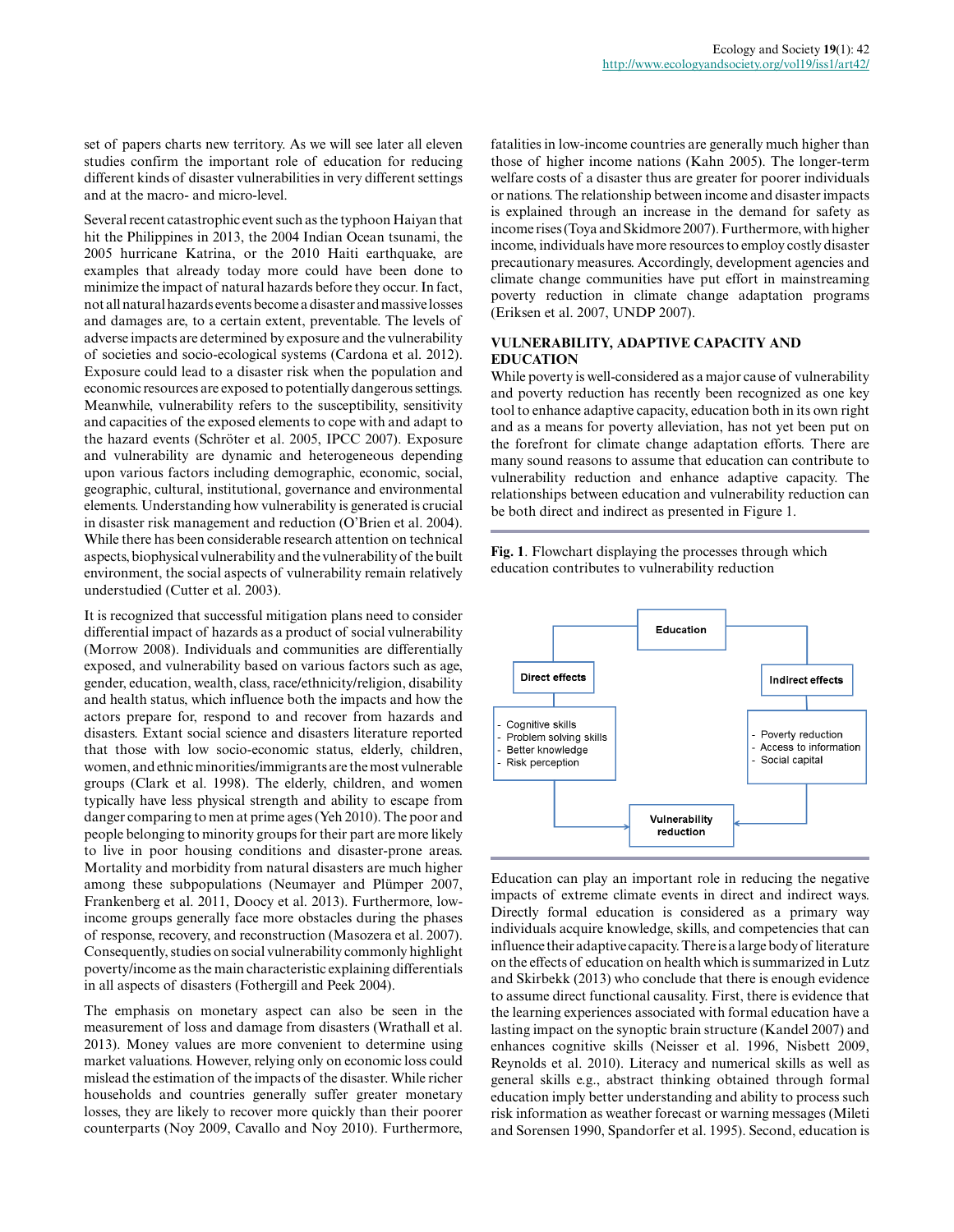associated with problem-solving skills (Moll 1994, Ishikawa and Ryan 2002, Schnell-Anzola et al. 2005). Thus, in such an emergency situation like when a disaster strikes, educated individuals might be more capable to respond and act upon the event. Third, education enhances the acquisition of knowledge, values and priorities as well as the capacity to plan for the future and improve allocation of resources (Thomas et al. 1991, Glewwe 1999). It is, for example, well documented that educated individuals have better basic practical knowledge on nutrition and health practices (Nayga 2000, Burchi 2010). Similarly, education may also enhance knowledge on disaster risks and how to respond to such risks. Fourth, education can influence risk perception. If people perceive their risks to natural disasters to be real, they are more likely to react to cope with these risks. It is found that highly educated individuals are better aware of the earthquake risk (Ainuddin et al. 2013) and are more likely to undertake disaster preparedness (Paul and Bhuiyan 2010). High risk awareness associated with education thus could contribute to vulnerability reduction behaviors.

Apart from the above mentioned direct impacts, education may indirectly reduce vulnerability through many other means. Firstly, education improves socio-economic status as evident that education generally increases earnings (Psacharopoulos 1994, Psacharopoulos and Patrinos 2002). This allows individuals to have command over resources such as purchasing costly disaster insurance, living in low risk areas and quality housing, implementing disaster preparedness measures and evacuating in time of emergencies. Secondly, highly educated individuals usually have diversified communication linkages and have better access to useful information (Cotten and Gupta 2004, Wen et al. 2011, Neuenschwander et al. 2012). The level of education is highly correlated with access to weather forecasts and warnings as well as the types of technologies used to access weather information (Rodriguez et al. 2007). Access to forecast and early warnings allow individuals to respond and prepare for the hazards appropriately. Thirdly, education is associated with greater social capital and social support and wider social networks (Department for Business Innovation & Skills 2013). Social networks are particularly useful in time of emergency. For instance, individuals who are embedded in large and well-established social networks and friendship groups have higher chance to receive informal warnings and consequently more likely to confirm warnings and engage in response (Mileti and Sorensen 1990). Furthermore, social capital and social networks increase the propensity to evacuate and facilitate relocation and recovery (Airriess et al. 2008). Through increasing socio-economic resources, facilitating access to information and enhancing social capital, education can promote vulnerability reduction and adaptive capacity.

At the societal level, it is found that better educated society enjoys greater economic growth (Lutz et al. 2008, Crespo Cuaresma et al. 2013), higher life expectancy and higher degree of democracy (Lutz et al. 2010). This implies that better educated societies have greater social, economic, and institutional capabilities necessary for successful adaptation to climatic change (KC and Lutz 2014). Consequently, it is reasonable to assume that when facing natural hazards or climate risks, educated individuals, households and societies are more empowered and hence more adaptive in their response to, preparation for, and recovery from disasters.

## **SPECIAL ISSUE ON EDUCATION AND DIFFERENTIAL VULNERABILITY TO NATURAL DISASTERS**

Based on the assumption that education can reduce vulnerability and enhance adaptive capacity to natural disasters, this Special Issue collects empirical evidence from different societies based on analyses of various data sources from individual- and householdlevel data, village-level studies and national case studies to globallevel time series analysis. Although different types of natural disasters and disaster outcomes are explored, all eleven research articles specifically focus on investigating the role of education on vulnerability reduction. The common research question being asked in these articles is whether education can reduce negative impacts of covariate shocks resulting from natural disasters or epidemics and whether education can enhance adaptive capacity to these emergency events.

Since disaster events differ in terms of predictability, controllability, length of forewarning, magnitude and duration of impact, different types of events may affect vulnerability and response diversely. Preparing for earthquakes, a sudden-onset hazard, for instance, is not the same as preparedness actions for drought, a slow-onset event. There has not been much comparative work that considers how special characteristics of different natural disasters can influence physical and social impacts (National Research Council 2006). Likewise, the impact of natural disaster events is not distributed evenly among countries. The extent of losses relies considerably on the level of development, policies, institutional arrangements and economic conditions (Cavallo and Noy 2010). In this Special Issue, diverse types of natural disasters are being studied including both slow and rapid onset; and geophysical, meteorological, hydrological, climatological and biological disasters. The countries covered in the Special Issue include low- and middle-income countries stretching from Asia (e.g., India, Nepal, Indonesia and Thailand), Africa (e.g., Sub-Saharan African countries, Mali, Senegal and Uganda) to Central and South America (e.g., Brazil, Cuba, Dominican Republic, El Salvador and Haiti). Different types of disaster events and the diversity of countries being investigated allow us to test the robustness of the role of education on vulnerability reduction.

A variety of disaster-related outcomes are investigated in this Special Issue ranging from pre-disaster phase, during disaster events, to the disaster aftermath. Prior to a disaster event, mitigation efforts could help reduce vulnerability to disaster impacts such as injuries and loss of life and property. Avoiding building in high-hazard areas is one effective mitigation action. The case study of households in Brazil and El Salvador reports that residents of high risk areas have on the average lower levels of education than households living in low risk areas (Wamsler et al. 2012). This might be because individuals who are literate and have higher level of education have better ability to perceive and understand existing risks and are able to act on perceived threats. Correspondingly, the study of tsunami-risk areas in southern Thailand shows that individuals and households with higher education had greater disaster preparedness e.g., stockpiling emergency supplies and having family evacuation plan (Muttarak and Pothisiri 2013). Consistent findings are reported at the country-level. Comparing to neighboring countries like Haiti and Dominican Republic, Cuba, with higher average level of education among its population, has better effecting risk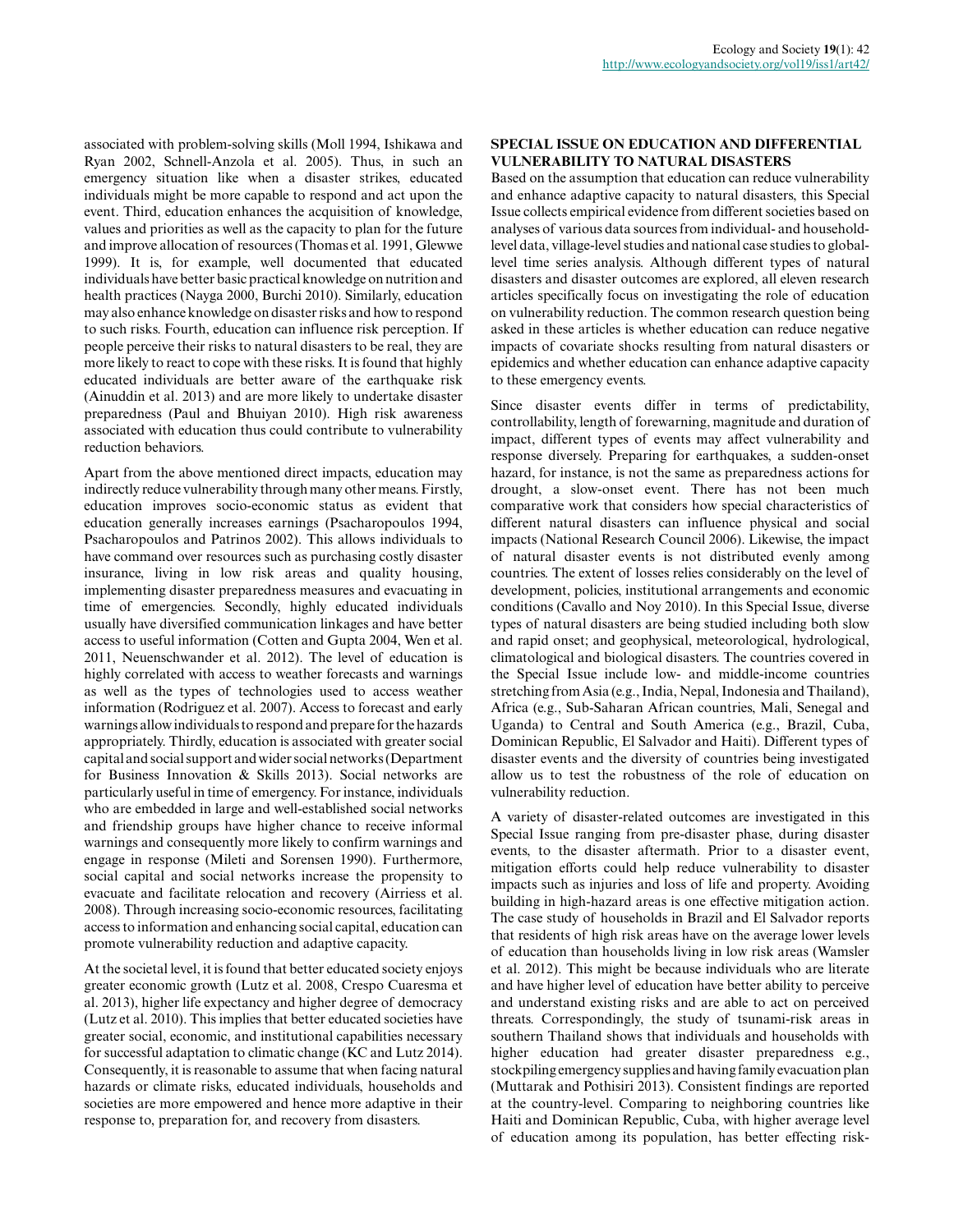management and risk-communication system as well as disaster preparedness (Pichler and Striessnig 2013).

During the disaster event, understanding and carrying out appropriate response to warning messages are crucial in minimizing losses. Sharma and colleagues (2013) find that the clarity of cyclone warnings increases the likelihood of evacuation in coastal zones in India and the effect is the largest among the most educated group. However, there is no evidence that highly educated individuals were more likely to evacuate voluntarily to a cyclone shelter or a relief shelter. This is explained by the fact that highly educated respondents, given their higher incomes, generally live in better quality housing. Feeling safe in their home, they were less likely to evacuate.

The post-disaster phase mainly concerns disaster impacts and recovery. Disaster impacts comprise both physical and social impacts (Lindell 2013). Physical impacts include casualties (mortality, injury and morbidity) and damage to agriculture, infrastructure and the natural environment. Social impacts consist of psychological, demographic, economic and political aspects. In this Special Issue, both disaster impacts and recovery are thoroughly investigated.

With respect to physical impacts, the cross-national time series analysis of deaths from natural disasters in 125 countries as well as the study of human lives lost from floods and landslides in 75 communities in Nepal consistently show that countries with higher proportion of women with at least secondary education and communities with higher mean year of schooling respectively suffered lower mortality from disasters (KC 2013, Striessnig et al. 2013). The above mentioned comparative study of Haiti, Dominican Republic and Cuba also reports lower disaster-related mortality in Cuba, the country with the most educated population. At the individual-level, the longitudinal study of households located in Aceh and North Sumatra, Indonesia report that men who completed senior secondary school were significantly more likely to survive the 2004 Indian Ocean tsunami as compared to those with primary education (Frankenberg et al. 2013). It is explained that education maybe a proxy for height and strength, another dimension of human capital, which can be relevant in such emergency situation like running away from tsunami waves. Frankenberg and colleagues (2013) also find that women with higher education were less likely to be caught up in the water, injured or witnessed others struggling in the water. Similarly, an analysis of malaria risk in children in 8 sub-Saharan African countries by Siri (2014) reports that maternal schooling was significantly inversely associated with the odds of malaria infection. The relationship between maternal education and lower malaria parasitemia in children is found to be independent of household wealth. This finding has an important policy implication especially since there is evidence that climate variability is associated with an increase of malaria epidemics (Zhou et al. 2004). Apart from reducing mortality, injury and morbidity, it appears that education is also associated with lower damage and losses. It is found that the number of animal losses and the number of families affected by floods and landslides in Nepal were significantly lower in the villages with higher mean years of schooling (KC 2013). These findings provide strong evidence that formal schooling can reduce vulnerability in terms of life losses, injury, morbidity and damage.

Turning to social impacts, the above mentioned study of the 2004 Indian Ocean tsunami finds that post-traumatic stress reactivity (PTSR) measured 5 years after the tsunami was substantially lower among the better educated. This indicates better resilient in terms of psychosocial well-being for those with higher schooling. It is also found that the better educated were more successful in smoothing consumption, i.e., keeping their level of consumption, after the tsunami. Likewise, the study of the impacts of floods and droughts on community welfare in Thailand shows that better educated communities did not experience income loss while communities with lower education suffered a reduction in income after being hit by droughts (Garbero and Muttarak 2013). The lower psychological and economic impacts among better educated individuals and communities imply that they might cope better with disasters and spend less time to recover.

One reason why formal education can enhance coping strategies in the aftermath of a natural disaster is that highly educated individuals or households may have greater flexibility and skills to take up a new job or have better socioeconomic resources to buffer the income loss from climatic shocks. Indeed the study of villagers in rural areas in Mali and Senegal show that the respondents with a higher level of education are less vulnerable to natural hazards because they have more diversified economic activities beyond agriculture and hence are less dependent on climatic or environmental factors (van der Land and Hummel 2013). Likewise, having a wider portfolio of coping strategies, it is found that highly educated individuals and households in Uganda, Brazil and El Salvador were likely to choose mechanisms that are more sustainable and unlikely to lead to chronic poverty and undermine future prospects (Wamsler et al. 2012, Helgeson et al. 2013). For instance, households where the household head has higher educational attainment were significantly less likely to choose taking their children out of school as a coping strategy. This signifies that more educated households are less likely to opt for a strategy that can harm human capital investment.

In terms of recovery, it seems that better educated individuals or households are faster in getting back to a normal life partially because people with higher education have better social and economic resources. Accordingly, the study of the 2004 Indian Ocean tsunami aftermath previously mentioned shows that among those who got displaced after the tsunami, the better educated were less likely to stay in temporary housing, which is typically a camp. Instead, they were more likely to move to private homes, either renting or staying with family or friends. The above mentioned study on the impacts of floods and droughts in Thailand also reports that communities with higher education were more able to secure government financial assistance for drought affected areas. This might be because highly educated communities have wider social networks and better access to resources.

The eleven empirical studies discussed above provide consistent findings on the positive impact of formal education on vulnerability reduction. The results are robust across units of analysis – be it at individual, household, community or country level – and across countries being studied. Many studies in this Special Issue also show that the effect of education remains significant after accounting for wealth/income. Moreover, in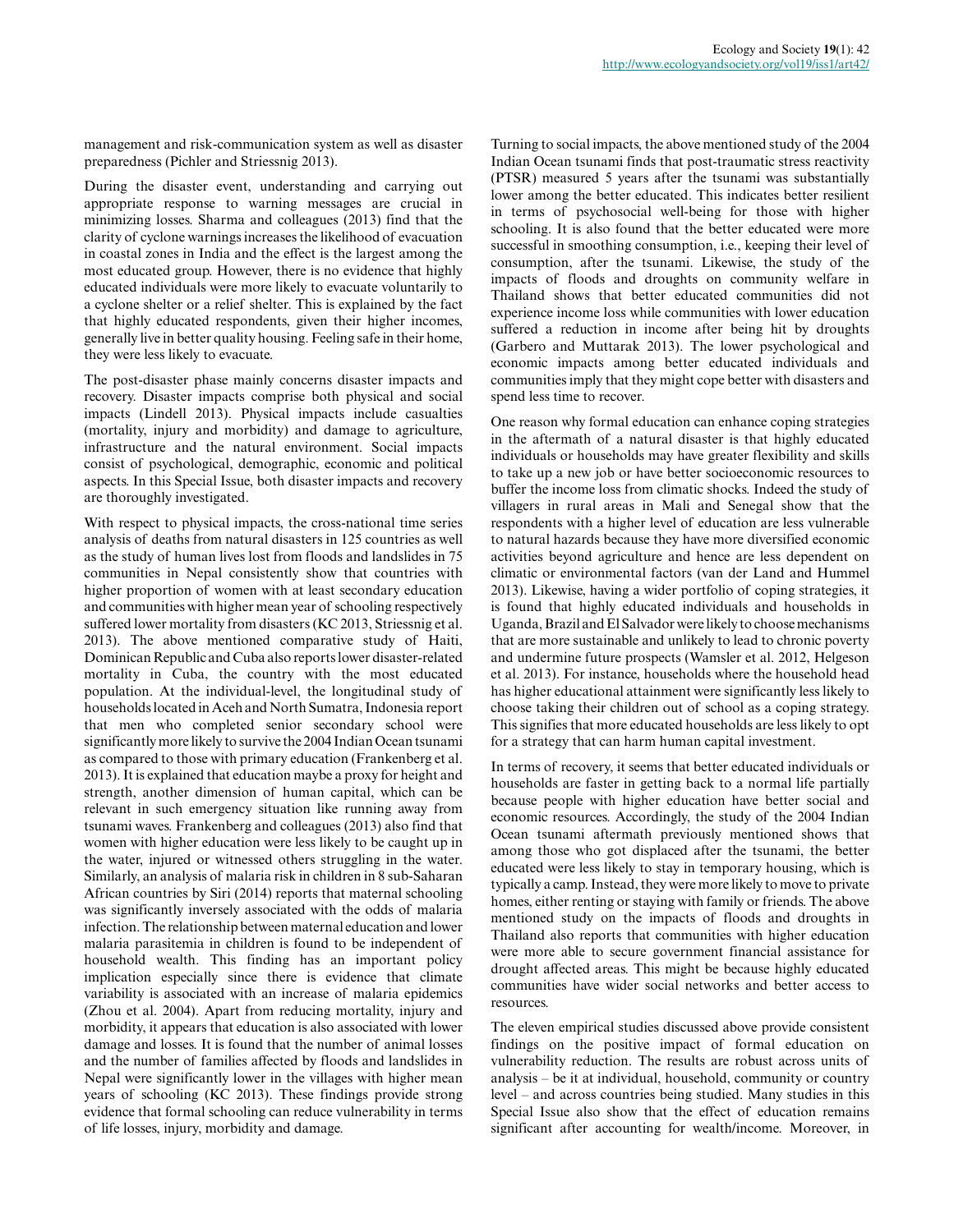many cases, income/wealth does not have a clear tendency nor clear correlation with vulnerability reduction (KC 2013, Muttarak and Pothisiri 2013, Sharma et al. 2013, Striessnig et al. 2013, Wamsler et al. 2012). The protective effects of education – from the pre-disaster phase, during the disaster event, to the disaster aftermath – indicates that investment in public education can have a positive externality in reducing vulnerability and enhancing adaptive capacity.

#### **POLICY IMPLICATION**

Over the next several years, billions of Euros will likely be spent on adaptation programs, primarily through the Kyoto Protocol adaption fund and national governments. Actually, the amount of 100 billion dollars has been formally pledged to be expended annually from 2020 onwards. But there is serious concern among many experts about the lack of a solid scientific basis to guide policymakers on how best to allocate the money.

The hypothesis that education is key to reducing vulnerability and strengthening adaptive capacity does indeed have massive implications for setting priorities. Should the significant funds allocated for adaptation to climate change be invested in improving existing infrastructure and agricultural practices, or should some money go instead to enhancing human empowerment through education and health? Which approach is more likely to enable people to cope with the long-term challenges posed by a climate that is becoming more violent?

Failure to wisely address these and related questions could result in ill-informed investment policies that lock countries into inflexible coping strategies that will not be effective under possible future climates. Given the significant uncertainties in placespecific climate forecasts, investments in an overall empowerment of human resources that leads to greater flexibly in reacting to the arising challenges may well be a wiser strategy.

In terms of strategies for empowerment the studies presented in this collection also show that female education is of a particular importance. Not only that there remain significant gender gaps in school enrolment and youth literacy rates, but there is also evidence that investment in female education contributes greatly to economic growth and human welfare. With respect to disaster risk reduction, the findings from this Special Issue also point to the prominent role of female education in reducing vulnerability: from increasing disaster preparedness (Muttarak and Pothisiri 2013), minimizing malaria risk (Siri 2014), lowering disasterrelated mortality (Striessnig et al. 2013), to reducing disaster risk and enhancing adaptive capacity (Wamsler et al. 2012). Investing in girls' education coupling with strict enforcement on female school enrolment and completion thus should be made priority as self-evident that women educational achievements can have far-reaching effects within the family, across generations and communities.

The studies presented in this volume tried to address for the first time in a more systematic manner the important strategic question whether education should be considered a key factor in reducing disaster vulnerability and enhancing adaptive capacity to climate change. Based on the empirical evidence from many different parts of the world using very different approaches and levels of aggregation the answer turns out to be clearly on the affirmative. In particular, it is interesting to note that almost consistently

education turns out to be more important than income in reducing disaster vulnerability. This implies that policies should focus less on direct monetary transfers and income generation and more on general empowerment through education and human capital formation as the most efficient strategy toward enhancing resilience. We are realistic enough to understand that the evidence presented in this set of studies will not yet turn around the priorities in the well-entrenched vulnerability and adaptation community. But we hope that we have at least put the issue visibly on a table and hence hopefully inspire many more studies on this topic which is so important for our common future.

## *Responses to this article can be read online at:* [http://www.ecologyandsociety.org/issues/responses.](http://www.ecologyandsociety.org/issues/responses.php/6476) [php/6476](http://www.ecologyandsociety.org/issues/responses.php/6476)

#### **Acknowledgments:**

*We would like to thank William Butz, Jan Sendzimir, Stefanie Andruchowitz and all the contributing authors for the investment they have made in putting together this Special Feature. Funding for this work was made possible by the European Research Council (ERC) Advanced Investigator Grant focusing on "Forecasting Societies' Adaptive Capacities to Climate Change" (ERC-2008- AdG 230195-FutureSoc).*

### **LITERATURE CITED**

Ainuddin, S., J. Kumar Routray, and S. Ainuddin. 2013. People's risk perception in earthquake prone Quetta city of Baluchistan. *International Journal of Disaster Risk Reduction, in press*. [http://](http://dx.doi.org/10.1016/j.ijdrr.2013.10.006) [dx.doi.org/10.1016/j.ijdrr.2013.10.006](http://dx.doi.org/10.1016/j.ijdrr.2013.10.006)

Airriess, C. A., W. Li, K. J. Leong, A. C.-C. Chen, and V. M. Keith. 2008. Church-based social capital, networks and geographical scale: Katrina evacuation, relocation, and recovery in a New Orleans Vietnamese American community. *Geoforum* 39 (3):1333–1346.<http://dx.doi.org/10.1016/j.geoforum.2007.11.003>

Burchi, F. 2010. Child nutrition in Mozambique in 2003: the role of mother's schooling and nutrition knowledge. *Economics and Human Biology* 8(3):331–345. [http://dx.doi.org/10.1016/j.](http://dx.doi.org/10.1016/j.ehb.2010.05.010) [ehb.2010.05.010](http://dx.doi.org/10.1016/j.ehb.2010.05.010)

Cardona, O. D., M. K. van Aals, J. Birkmann, M. Fordham, G. McGregor, R. Perez, R. S. Pulwarty, E. L. F. Schipper, and B. T. Sinh. 2012. Determinants of risk: exposure and vulnerability. *In* C. B. Field, V. Barros, T. F. Stocke, Q. Dahe, D. J. Dokken, K. L. Ebi, M. D. Mastrandrea, K. J. Mach, G.-K. Plattner, S. K. Allen, M. Tignor, and P. M. Midgley, editors. *Managing the risks of extreme events and disasters to advance climate change adaptation*. Cambridge, UK, and New York, NY, USA: Cambridge University Press. <http://dx.doi.org/10.1017/CBO9781139177245.005>

Cavallo, E., and I. Noy. 2010. The economics of natural disasters: a survey. *IDB Working Paper Series*:124. [online] URL: [http://](http://www.iadb.org/en/research-and-data/publication-details,3169.html?pub_id=idb-wp-124) [www.iadb.org/en/research-and-data/publication-details,3169.html?](http://www.iadb.org/en/research-and-data/publication-details,3169.html?pub_id=idb-wp-124) [pub\\_id=idb-wp-124](http://www.iadb.org/en/research-and-data/publication-details,3169.html?pub_id=idb-wp-124)

Clark, G., S. Moser, S. Ratick, K. Dow, W. Meyer, S. Emani, W. Jin, J. X. Kasperson, R. E. Kasperson, and H. Schwarz. 1998.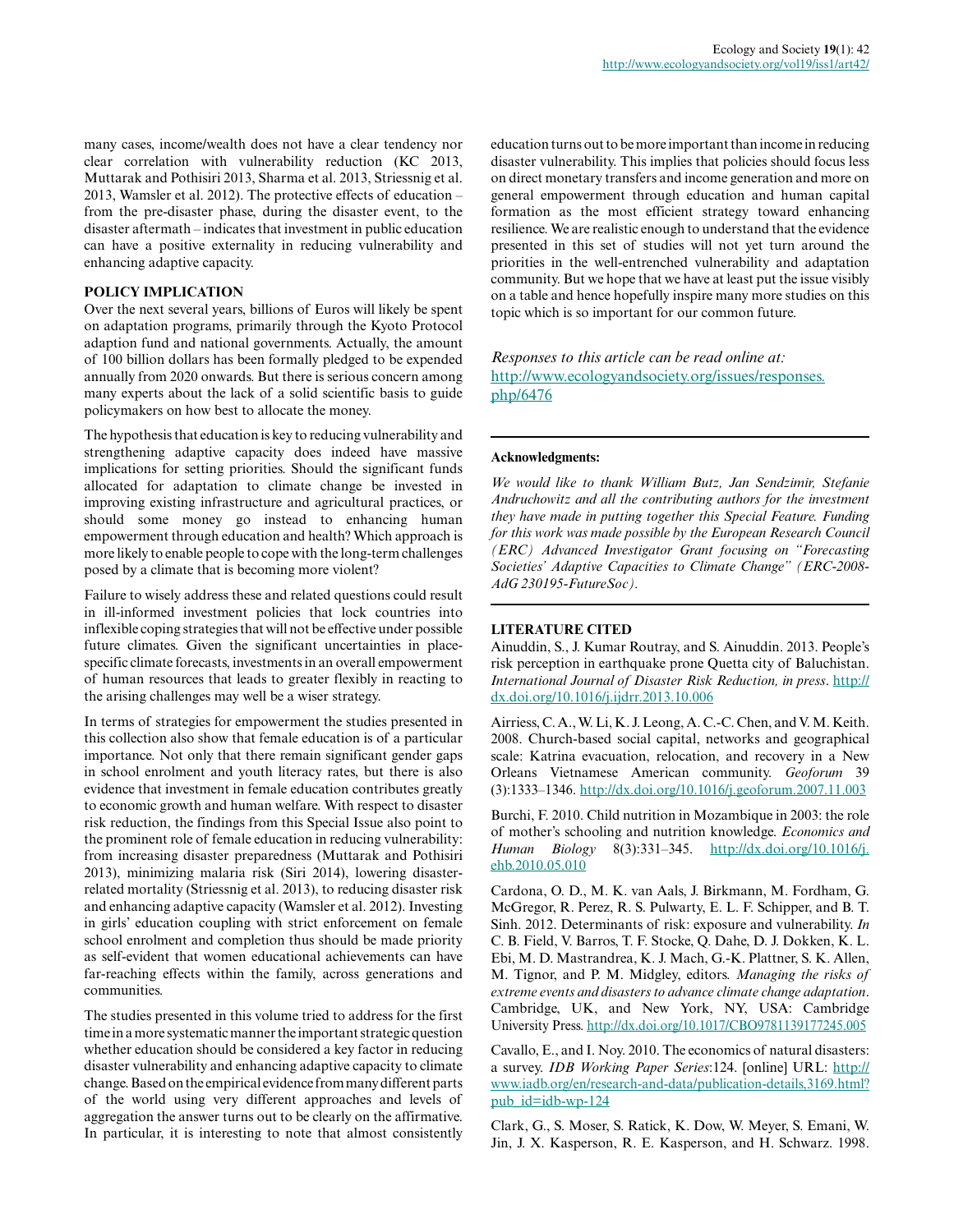Assessing the vulnerability of coastal communities to extreme storms: the case of Revere, MA., USA. *Mitigation and Adaptation Strategies for Global Change* 3(1):59–82. [http://dx.doi.](http://dx.doi.org/10.1023/a:1009609710795) [org/10.1023/a:1009609710795](http://dx.doi.org/10.1023/a:1009609710795)

Cotten, S. R., and S. S. Gupta. 2004. Characteristics of online and offline health information seekers and factors that discriminate between them. *Social Science & Medicine* 59 (9):1795–1806. <http://dx.doi.org/10.1016/j.socscimed.2004.02.020>

Crespo Cuaresma, J., S. KC, and P. Sauer. 2013. *Age-specific education inequality, education mobility and income growth* (WWWforEurope Working Papers series No. 6). WWWforEurope. [online] URL: [http://ideas.repec.org/p/feu/wfewop/y2013m6d0i6.](http://ideas.repec.org/p/feu/wfewop/y2013m6d0i6.html) [html](http://ideas.repec.org/p/feu/wfewop/y2013m6d0i6.html)

Cutter, S. L., B. J. Boruff, and W. L. Shirley. 2003. Social vulnerability to environmental hazards. *Social Science Quarterly* 84(2):242–261.<http://dx.doi.org/10.1111/1540-6237.8402002>

Department for Business Innovation & Skills (BIS). 2013. The benefits of higher education participation for individuals and society: key findings and reports "The Quadrants" *BIS Research Paper No. 146.* London, UK.

Doocy, S., A. Daniels, C. Packer, A. Dick, and T. D. Kirsch. 2013. The human impact of earthquakes: a historical review of events 1980-2009 and systematic literature review. *PLoS Currents* 5. [http://dx.doi.org/10.1371/currents.dis.67bd14fe457f1db0b5433a-](http://dx.doi.org/10.1371/currents.dis.67bd14fe457f1db0b5433a8ee20fb833)[8ee20fb833](http://dx.doi.org/10.1371/currents.dis.67bd14fe457f1db0b5433a8ee20fb833)

Eriksen, S. E. H., R. J. T. Klein, K. Ulsrud, L. O. Naess, and K. O'Brien. 2007. Climate change adaptation and poverty reduction: key interactions and critical measures. *Global Environmental Change and Human Security*. Report 2007:1. University of Oslo, Norway. [online] URL: [http://www.norad.no/en/tools-and](http://www.norad.no/en/tools-and-publications/publications/publication?key=109739 )[publications/publications/publication?key=109739](http://www.norad.no/en/tools-and-publications/publications/publication?key=109739 )

Fothergill, A., and L. Peek. 2004. Poverty and disasters in the United States: A review of recent sociological findings. *Natural Hazards* 32(1):89–110. [http://dx.doi.org/10.1023/B:](http://dx.doi.org/10.1023/B:NHAZ.0000026792.76181.d9) [NHAZ.0000026792.76181.d9](http://dx.doi.org/10.1023/B:NHAZ.0000026792.76181.d9)

Frankenberg, E., T. Gillespie, S. Preston, B. Sikoki, and D. Thomas. 2011. Mortality, the family and the Indian Ocean tsunami. *The Economic Journal* 121(554):F162–F182. [http://dx.](http://dx.doi.org/10.1111/j.1468-0297.2011.02446.x) [doi.org/10.1111/j.1468-0297.2011.02446.x](http://dx.doi.org/10.1111/j.1468-0297.2011.02446.x)

Frankenberg, E., B. Sikoki, C. Sumantri, W. Suriastini, and D. Thomas. 2013. Education, vulnerability, and resilience after a natural disaster. *Ecology and Society* 18(2): 16. [http://dx.doi.](http://dx.doi.org/10.5751/es-05377-180216) [org/10.5751/es-05377-180216](http://dx.doi.org/10.5751/es-05377-180216)

Garbero, A., and R. Muttarak. 2013. Impacts of the 2010 droughts and floods on community welfare in rural Thailand: differential effects of village educational attainment. *Ecology and Society* 18(4): 27. <http://dx.doi.org/10.5751/ES-05871-180427>

Glewwe, P. 1999. Why does mother's schooling raise child health in developing countries? Evidence from Morocco. *Journal of Human Resources* 34(1):124–159.<http://dx.doi.org/10.2307/146305>

Helgeson, J. F., S. Dietz, and S. Hochrainer-Stigler. 2013. Vulnerability to weather disasters: The choice of coping strategies in rural Uganda. *Ecology and Society* 18(2): 2. [http://dx.doi.](http://dx.doi.org/10.5751/ES-05390-180202) [org/10.5751/ES-05390-180202](http://dx.doi.org/10.5751/ES-05390-180202)

Intergovernmental Panel on Climate Change (IPCC). 2007. *Climate Change 2007: the physical science basis: Contribution of Working Group I to the Fourth Assessment Report of the Intergovernmental Panel on Climate Change.* Cambridge: Cambridge University Press.

Ishikawa, M., and D. Ryan. 2002. Schooling, basic skills and economic outcomes. *Economics of Education Review* 21(3):231– 243. [http://dx.doi.org/10.1016/S0272-7757\(01\)00005-X](http://dx.doi.org/10.1016/S0272-7757(01)00005-X)

KC, S. 2013. Community vulnerability to floods and landslides in Nepal. *Ecology and Society* 18(1): 8. [http://dx.doi.org/10.5751/](http://dx.doi.org/10.5751/ES-05095-180108) [ES-05095-180108](http://dx.doi.org/10.5751/ES-05095-180108)

Kahn, M. E. 2005. The death toll from natural disasters: the role of income, geography, and institutions. *Review of Economics and Statistics* 87(2):271–284. <http://dx.doi.org/10.1162/0034653053970339>

Kandel, E. R. 2007. In search of memory: the emergence of a new science of mind. New York: W.W. Norton & Co., USA.

KC, S., and W. Lutz. 2014. Demographic scenarios by age, sex and education corresponding to the SSP narratives. *Population and Environment* 35(3):243–260. [http://dx.doi.org/10.1007/](http://dx.doi.org/10.1007/s11111-014-0205-4) [s11111-014-0205-4](http://dx.doi.org/10.1007/s11111-014-0205-4)

Lindell, D. P. M. K. 2013. Recovery and reconstruction after disaster. Pages 812–824 *in* P. T. Bobrowsky, editor. *Encyclopedia of natural hazards.* Springer Netherlands. [http://dx.doi.](http://dx.doi.org/10.1007/978-1-4020-4399-4_285) [org/10.1007/978-1-4020-4399-4\\_285](http://dx.doi.org/10.1007/978-1-4020-4399-4_285)

Lutz, W., J. Crespo Cuaresma, and M. J. Abbasi-Shavazi. 2010. Demography, education, and democracy: global trends and the case of Iran. *Population and Development Review* 36(2):253–281. <http://dx.doi.org/10.1111/j.1728-4457.2010.00329.x>

Lutz, W., J. Crespo Cuaresma, and W. C. Sanderson. 2008. The demography of educational attainment and economic growth. *Science* 319(5866):1047–1048.<http://dx.doi.org/10.1126/science.1151753>

Lutz, W., and V. Skirbekk. 2013. *How education drives demography and knowledge informs projections.* International Institute for Applied Systems Analysis. Interim Report No. IR-13-016. Laxenburg, Austria. [online] URL: [http://webarchive.iiasa.ac.at/](http://webarchive.iiasa.ac.at/Admin/PUB/Documents/IR-13-016.pdf) [Admin/PUB/Documents/IR-13-016.pdf](http://webarchive.iiasa.ac.at/Admin/PUB/Documents/IR-13-016.pdf)

Masozera, M., M. Bailey, and C. Kerchner. 2007. Distribution of impacts of natural disasters across income groups: A case study of New Orleans. *Ecological Economics* 63(2-3):299–306. [http://](http://dx.doi.org/10.1016/j.ecolecon.2006.06.013) [dx.doi.org/10.1016/j.ecolecon.2006.06.013](http://dx.doi.org/10.1016/j.ecolecon.2006.06.013)

Mileti, D. S., and J. H. Sorensen. 1990. *Communication of emergency public warnings: a social science perspective and stateof-the-art assessment.* Federal Emergency Management Agency (No. Report ORNL-6609). Oak Ridge, TN.

Moll, I. 1994. School was far away: the formal perceptions, classifications and syllogistic reasoning of Kokwane Ndlovu. *Perspectives in Education* 15(2):189–217.

Morrow, B. H. 2008. *Community resilience: a social justice perspective* (No. 4). Community and Regional Resilience Initiative. [online] URL: [http://www.resilientus.org/wp-content/](http://www.resilientus.org/wp-content/uploads/2013/03/FINAL_MORROW_9-25-08_1223482348.pdf) [uploads/2013/03/FINAL\\_MORROW\\_9-25-08\\_1223482348.pdf](http://www.resilientus.org/wp-content/uploads/2013/03/FINAL_MORROW_9-25-08_1223482348.pdf)

Muttarak, R., and W. Pothisiri. 2013. The role of education on disaster preparedness: case study of 2012 Indian Ocean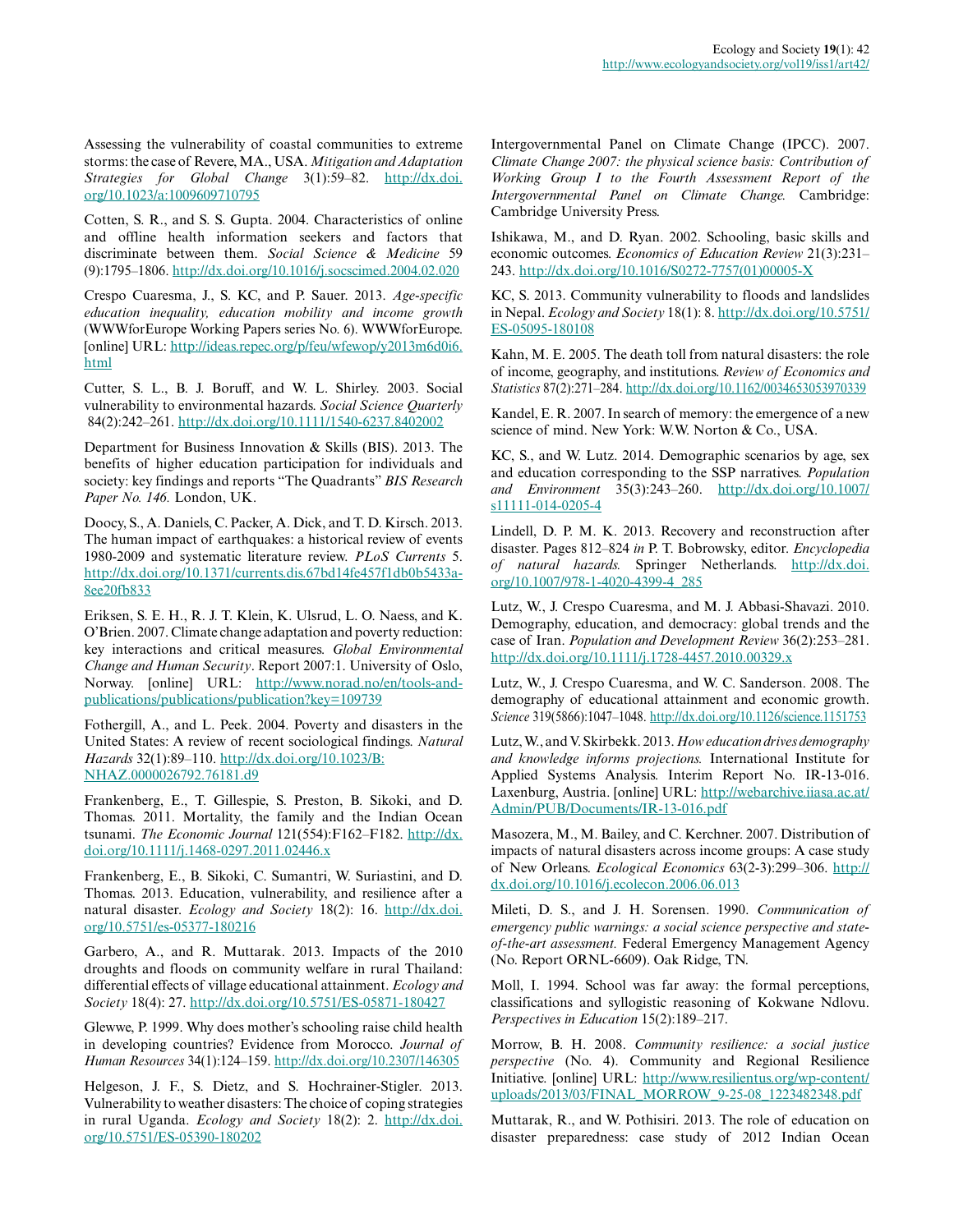earthquakes on Thailand's Andaman Coast. *Ecology and Society* 18(4): 51.<http://dx.doi.org/10.5751/ES-06101-180451>

National Research Council. 2006. *Facing hazards and disasters: understanding human dimensions* (Report in brief). National Academy of Sciences. Washington, D.C.

Nayga, R. M. 2000. Schooling, health knowledge and obesity. *Applied Economics* 32(7):815–822. [http://dx.doi.org/10.1080/00](http://dx.doi.org/10.1080/000368400322156) [0368400322156](http://dx.doi.org/10.1080/000368400322156)

Neisser, U., G. Boodoo, T. J. Bouchard, A. W. Boykin, N. Brody, S. J. Ceci, D. E. Halpern, J. C. Loehlin, R. Perloff, R. J. Sternberg, and S. Urbina. 1996. Intelligence: knowns and unknowns. *American Psychologist* 51(2):77–101. [http://dx.doi.](http://dx.doi.org/10.1037/0003-066X.51.2.77) [org/10.1037/0003-066X.51.2.77](http://dx.doi.org/10.1037/0003-066X.51.2.77)

Neuenschwander, L. M., A. Abbott, and A. R. Mobley. 2012. Assessment of low-income adults' access to technology: implications for nutrition education. *Journal of Nutrition Education and Behavior* 44(1):60–65. [http://dx.doi.org/10.1016/j.](http://dx.doi.org/10.1016/j.jneb.2011.01.004) ineb.2011.01.004

Neumayer, E., and T. Plümper. 2007. The gendered nature of natural disasters: the impact of catastrophic events on the gender gap in life expectancy, 1981–2002. *Annals of the Association of American Geographers* 97(3):551-566. [http://dx.doi.org/10.1111/](http://dx.doi.org/10.1111/j.1467-8306.2007.00563.x) [j.1467-8306.2007.00563.x](http://dx.doi.org/10.1111/j.1467-8306.2007.00563.x)

Nisbett, R. E. 2009. *Intelligence and how to get it: why schools and cultures count* First edition. W. W. Norton, New York, USA.

Noy, I. 2009. The macroeconomic consequences of disasters. *Journal of Development Economics* 88(2):221–231. [http://dx.doi.](http://dx.doi.org/10.1016/j.jdeveco.2008.02.005) [org/10.1016/j.jdeveco.2008.02.005](http://dx.doi.org/10.1016/j.jdeveco.2008.02.005)

O'Brien, K., R. Leichenko, U. Kelkar, H. Venema, G. Aandahl, H. Tompkins, A. Javed, S. Bhadwal, S. Barg, L. Nygaarda, and J. West. 2004. Mapping vulnerability to multiple stressors: climate change and globalization in India. *Global Environmental Change Part A* 14(4):303–313.<http://dx.doi.org/10.1016/j.gloenvcha.2004.01.001>

Paul, B. K., and R. H. Bhuiyan. 2010. Urban earthquake hazard: perceived seismic risk and preparedness in Dhaka City, Bangladesh. *Disasters* 34(2):337–359. [http://dx.doi.org/10.1111/](http://dx.doi.org/10.1111/j.1467-7717.2009.01132.x) [j.1467-7717.2009.01132.x](http://dx.doi.org/10.1111/j.1467-7717.2009.01132.x)

Pichler, A., and E. Striessnig. 2013. Differential vulnerability to hurricanes in Cuba, Haiti, and the Dominican Republic: the contribution of education. *Ecology and Society* 18(3): 31. [http://](http://dx.doi.org/10.5751/ES-05774-180331) [dx.doi.org/10.5751/ES-05774-180331](http://dx.doi.org/10.5751/ES-05774-180331)

Psacharopoulos, G. 1994. Returns to investment in education: A global update. *World Development* 22(9):1325–1343. [http://dx.](http://dx.doi.org/10.1016/0305-750X(94)90007-8) [doi.org/10.1016/0305-750X\(94\)90007-8](http://dx.doi.org/10.1016/0305-750X(94)90007-8)

Psacharopoulos, G., and H. A. Patrinos. 2002. *Returns to investment in education: a further update* The World Bank, Policy Research Working Paper No. WPS2881. Washington, D.C., USA.

Reynolds, A. J., J. A. Temple, and S.-R. Ou. 2010. Preschool education, educational attainment, and crime prevention: contributions of cognitive and non-cognitive skills. *Children and Youth Services Review* 32(8):1054–1063. [http://dx.doi.org/10.1016/](http://dx.doi.org/10.1016/j.childyouth.2009.10.019) [j.childyouth.2009.10.019](http://dx.doi.org/10.1016/j.childyouth.2009.10.019)

Rodriguez, H., W. Diaz, J. M. Santos, and B. E. Aguirre. 2007. Communicating risk and uncertainty: science, technology, and disasters at the crossroads. Pages 476–488 *in* H. Rodriguez, E. L. Quarantelli, and R. Dynes, editors. *Handbook of Disaster Research*. Springer New York, USA. [http://dx.doi.](http://dx.doi.org/10.1007/978-0-387-32353-4_29) [org/10.1007/978-0-387-32353-4\\_29](http://dx.doi.org/10.1007/978-0-387-32353-4_29)

Schnell-Anzola, B., M. L. Rowe, and R. A. LeVine. 2005. Literacy as a pathway between schooling and health-related communication skills: a study of Venezuelan mothers. *International Journal of Educational Development* 25(1):19–37. <http://dx.doi.org/10.1016/j.ijedudev.2004.05.002>

Schröter, D., C. Polsky, and A. G. Patt. 2005. Assessing vulnerabilities to the effects of global change: an eight step approach. *Mitigation and Adaptation Strategies for Global Change* 10(4):573–595.<http://dx.doi.org/10.1007/s11027-005-6135-9>

Sharma, U., A. Patwardhan, and A. G. Patt. 2013. Education as a determinant of response to cyclone warnings: evidence from coastal zones in India. *Ecology and Society* 18(2): 18. [http://dx.](http://dx.doi.org/10.5751/es-05439-180218) [doi.org/10.5751/es-05439-180218](http://dx.doi.org/10.5751/es-05439-180218)

Siri, J. 2014. Independent associations of maternal education and household wealth with malaria risk in children. *Ecology and Society* 19(1): 33. [http://dx.doi.org/dx.doi.org/10.5751/ES-06134-190133](http://dx.doi.org/10.5751/ES-06134-190133)

Spandorfer, J. M., D. J. Karras, L. A. Hughes, and C. Caputo. 1995. Comprehension of discharge instructions by patients in an urban emergency department. *Annals of Emergency Medicine* 25 (1):71–74. [http://dx.doi.org/10.1016/S0196-0644\(95\)70358-6](http://dx.doi.org/10.1016/S0196-0644(95)70358-6)

Striessnig, E., W. Lutz, and A. G. Patt. 2013. Effects of educational attainment on climate risk vulnerability. *Ecology and Society* 18(1): 16. <http://dx.doi.org/10.5751/ES-05252-180116>

Thomas, D., J. Strauss, and M.-H. Henriques. 1991. How does mother's education affect child height? *Journal of Human Resources* 26(2):183–211. <http://dx.doi.org/10.2307/145920>

Toya, H., and M. Skidmore. 2007. Economic development and the impacts of natural disasters. *Economics Letters* 94(1):20–25. <http://dx.doi.org/10.1016/j.econlet.2006.06.020>

United Nations Development Program (UNDP). 2007. *Fighting climate change: human solidarity in a divided world* United Nations Development Program (No. 2007/2008). New York, USA.

Van der Land, V., and D. Hummel. 2013. Vulnerability and the role of education in environmentally induced migration in Mali and Senegal. *Ecology and Society* 18(4): 14. [http://dx.doi.](http://dx.doi.org/10.5751/ES-05830-180414) [org/10.5751/ES-05830-180414](http://dx.doi.org/10.5751/ES-05830-180414)

Wamsler, C., E. Brink, and O. Rantala. 2012. Climate change, adaptation, and formal education: The role of schooling for increasing societies' adaptive capacities in El Salvador and Brazil. *Ecology and Society*, 17(2): 2. [http://dx.doi.org/10.5751/](http://dx.doi.org/10.5751/es-04645-170202) [es-04645-170202](http://dx.doi.org/10.5751/es-04645-170202)

Wen, L. M., C. Rissel, L. A. Baur, E. Lee, and J. M. Simpson. 2011. Who is NOT likely to access the Internet for health information? Findings from first-time mothers in southwest Sydney, Australia. *International Journal of Medical Informatics* 80(6):406–411.<http://dx.doi.org/10.1016/j.ijmedinf.2011.03.001>